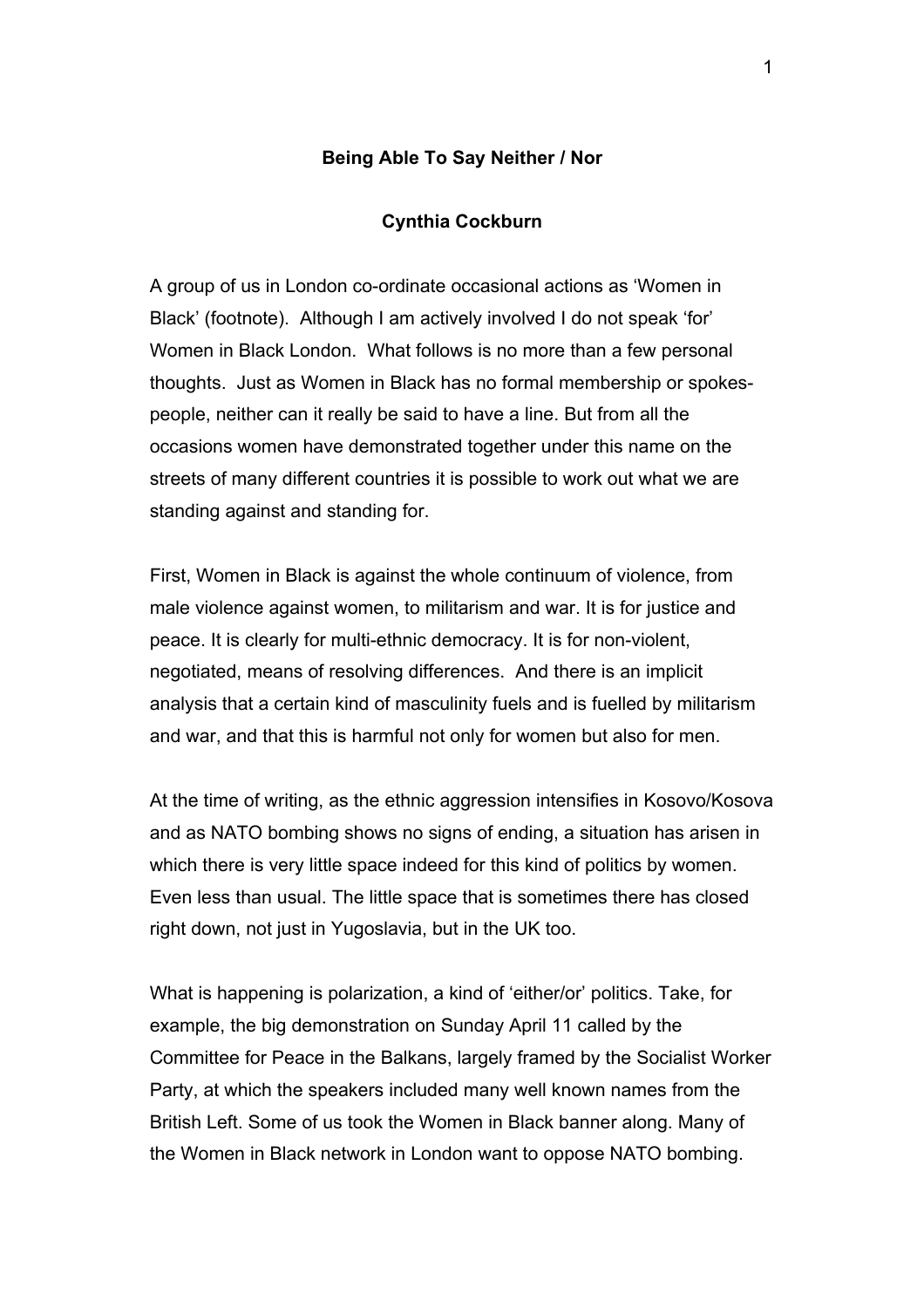Our opposition (I feel safe in saying) is not to protect Serb nationalist extremism but precisely because we would see the bombardment as strengthening not weakening it. For that reason we have been holding vigils in London.

But, on April 11, even as the march assembled on the Embankment, I was feeling uneasy. Because there was this ocean of pre-planned Socialist Worker placards that simply said 'stop the NATO bombing'. Any messages opposing the ethnic aggression of the Milosevic regime were overwhelmed by this uniform and singular demand.

Then we reached Downing Street, where the march was joined by a strong contingent of Serb nationalists and their supporters. We were surrounded by the Serb national flag, the characteristic three finger salutes, and many people wearing the new 'target' symbols that have been adopted in Belgrade since the bombing. At the bottom of Trafalgar Square things got very confrontational. To the left, held back behind barriers, was a militant Kosovan counter-demonstration supporting the bombing. And shouting back from 'our' side of the road were angry Serb nationalists, some of them carrying a scaffold with an effigy of Clinton.

At that point I took down and folded up the Women in Black banner. It seemed the wrong place to have it. Some of us women decided that we wanted to go and meet people on the Kosovan demonstration. We wanted to find out whether they were all Kosova Liberation Army, to see what other groups might be represented there behind the macho front, and talk with them. We wanted at least to let them know that there were some people on the main march who, although you wouldn't know it, not only opposed bombing, but also opposed Milosevic and what his regime was doing in Kosovo.

The police tried to stop us crossing to the other side of the road. And one of them said 'You can't change your mind now, you chose this

 $\mathcal{P}$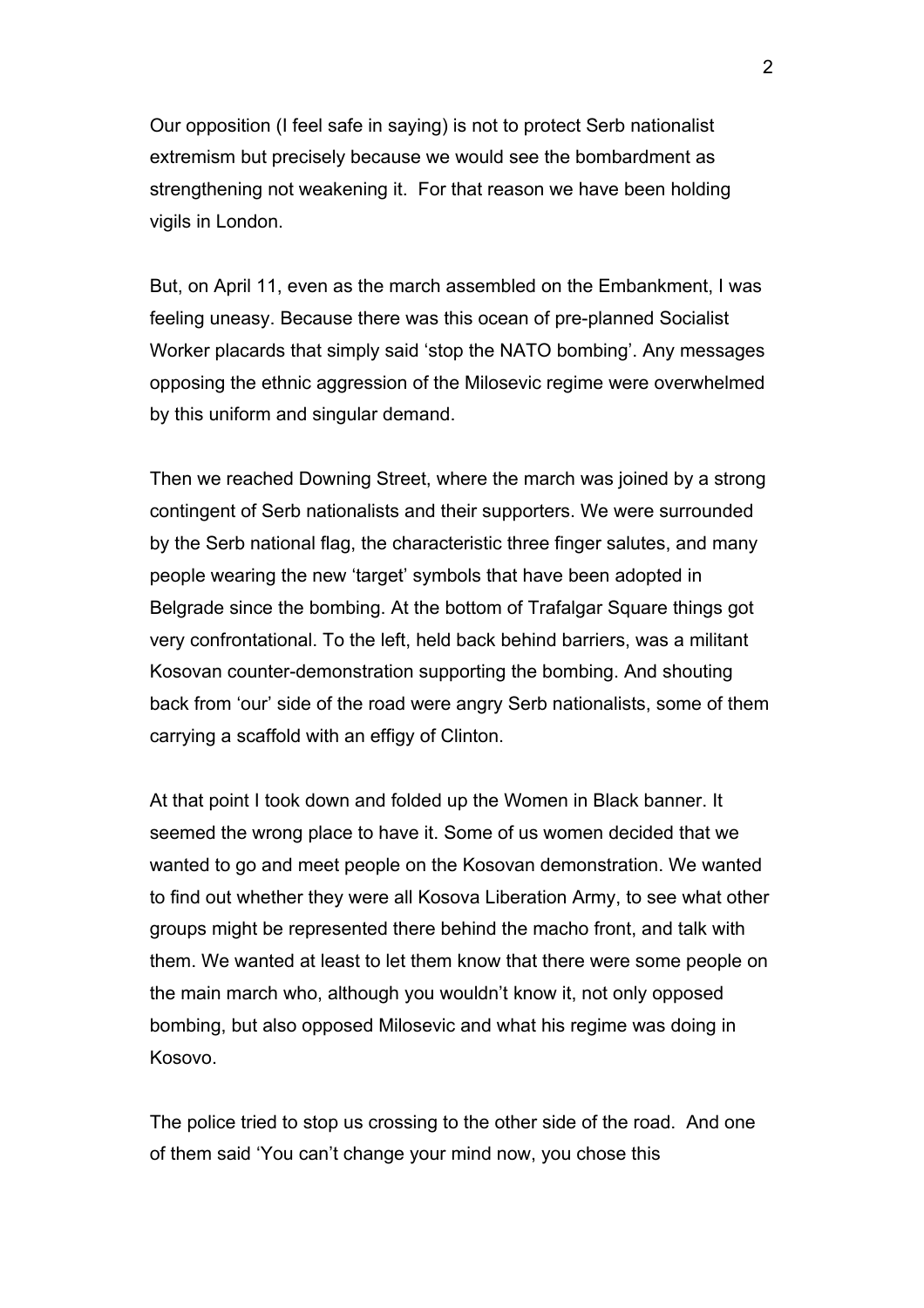demonstration, you've got to stick with it. Don't you know which side you're on?'. That seemed to epitomise the situation. We went over there anyway.

What was worse, though, was that the same kind of message we were getting from the police was also coming across from the speeches in the Square. It was clearly a difficult situation for the speakers to deal with, addressing an audience in which the thing mainly visible was Serb flags. One woman speaker on 'our' platform did criticize Milosevic. She got booed by the crowd. Perhaps this warned off the other speakers. I did not hear the word Milosevic mentioned again. The impression given was that there was one 'enemy' and that was NATO. People spoke of 'the humanitarian disaster in Kosovo' but, since Milosevic was not named, the implication could have been that it was the result of the bombing. Nobody that I heard speak acknowledged the presence of the Kosova demonstration across the road, or expressed any discomfort in being separated in this way from the victims of 'ethnic cleansing'. Instead, the speakers dwelt on the bombing, referring to the Second World War blitz of London and to our wartime alliance with valorous Serbs.

It seemed to me (although I know views are divided on this) that the organizers allowed the rally to be hi-jacked by Serb nationalism. You had the feeling they were thinking: 'One thing at a time. You can't oppose bombing AND oppose Milosevic in the same breath.' But all the time I was thinking: there must be people here in Trafalgar Square from the democratic opposition to Milosevic. There are sure to be some men here in the crowd who have deserted from the Yugoslav National Army. They, like us, must feel silenced by this atmosphere. What are they feeling?

Nor was the problem only one of polarization. There was a parallel problem of homogenization. In bombing 'the Serbs', NATO are effectively being racist about Yugoslavia. It is as if they think the 'pure Serb nation' is a reality in Yugoslavia in the way Milosevic would like it to be. Governments' failure to see beyond ethnicism is one thing, but the organizers of this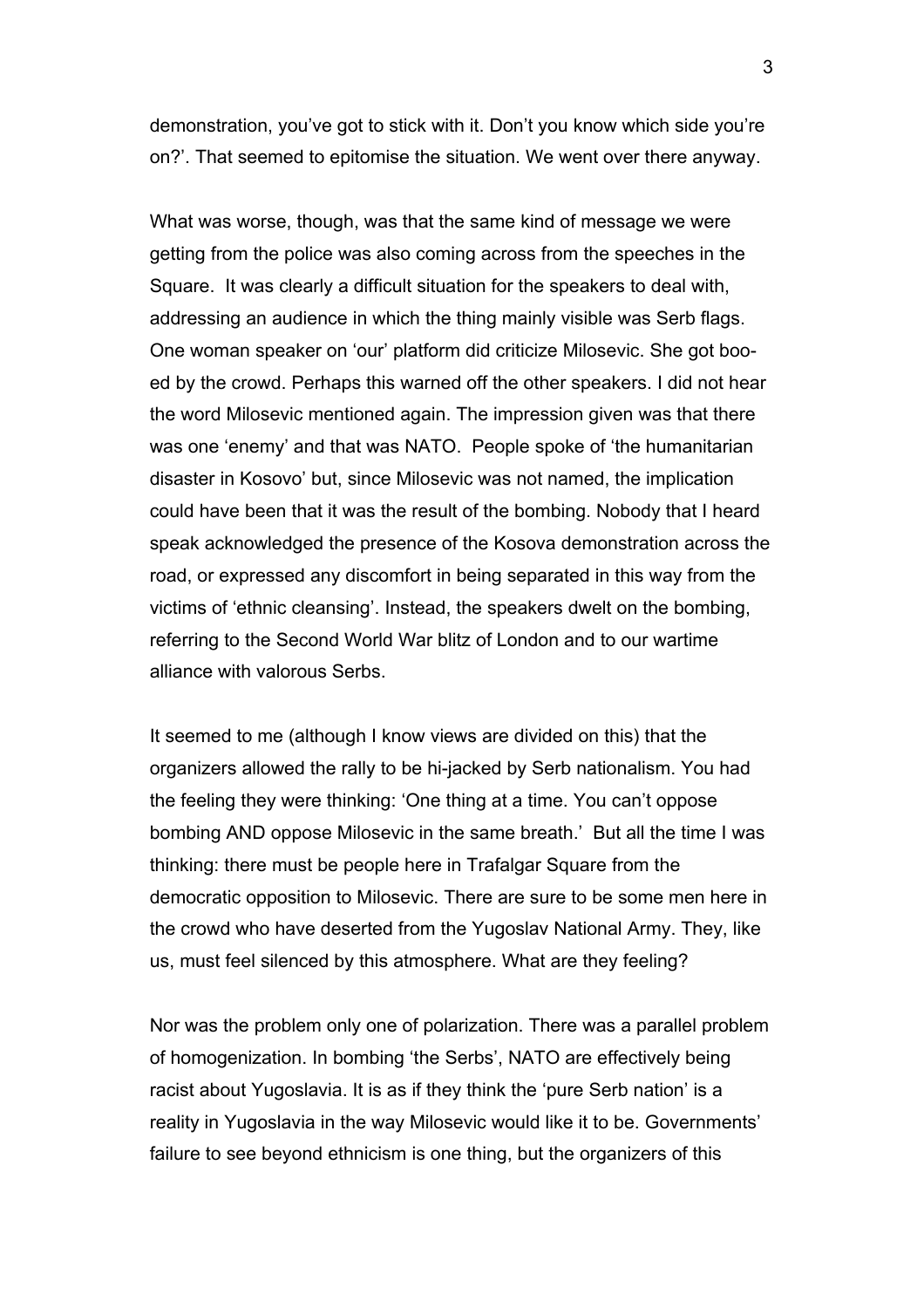demonstration, called to oppose governments, seemed to fall into the same trap of talking as though the people beneath the bombs are 'Serbs'.

In reality, the Yugoslavia that Milosevic governs is not much more than 60% Serb. There are twenty other nationalities living there, Hungarians, Romanies, Croats, Sandjak Muslims, Montenegrans. There are people of mixed marriages and mixed parentage. Probably many of these were present in Trafalgar Square on April 11 too. What were they feeling about being addressed as if all of them were holding Serb flags?

By now I was full of doubt and confusion. We had folded up the Women in Black banner. But should we be here at all? I remembered a message I had a few days before from a (so-called Serb) woman friend living in Canada. She had written, 'The stage is set right now as if anti-NATO is for ethnic cleansing, Milosevic and radical nationalism. And that is very dangerous'. Because of this, she said, 'many people have problems with protesting'. I was beginning to see what she meant.

So if there was not any space for our politics here with the Left in Trafalgar Square, then where? And with whom? And I began to think about the women we work most closely with in Yugoslavia: the Women in Black group in Belgrade. They have demonstrated against the Milosevic regime, in rain and shine, in Republic Square once a week since 1991. Now what rains on them is bombs.

And I went home after the demo and read through the many e-mail messages we had had from them in the preceding weeks. I did it to recover a sense of direction and belonging. I remembered that during the equally dark days of the Bosnian war, when we had had difficulty unifying women in London (who were not only British but also from every Yugoslav ethnic group), the one thing we had always been able to agree on was supporting the women peace activists in Belgrade.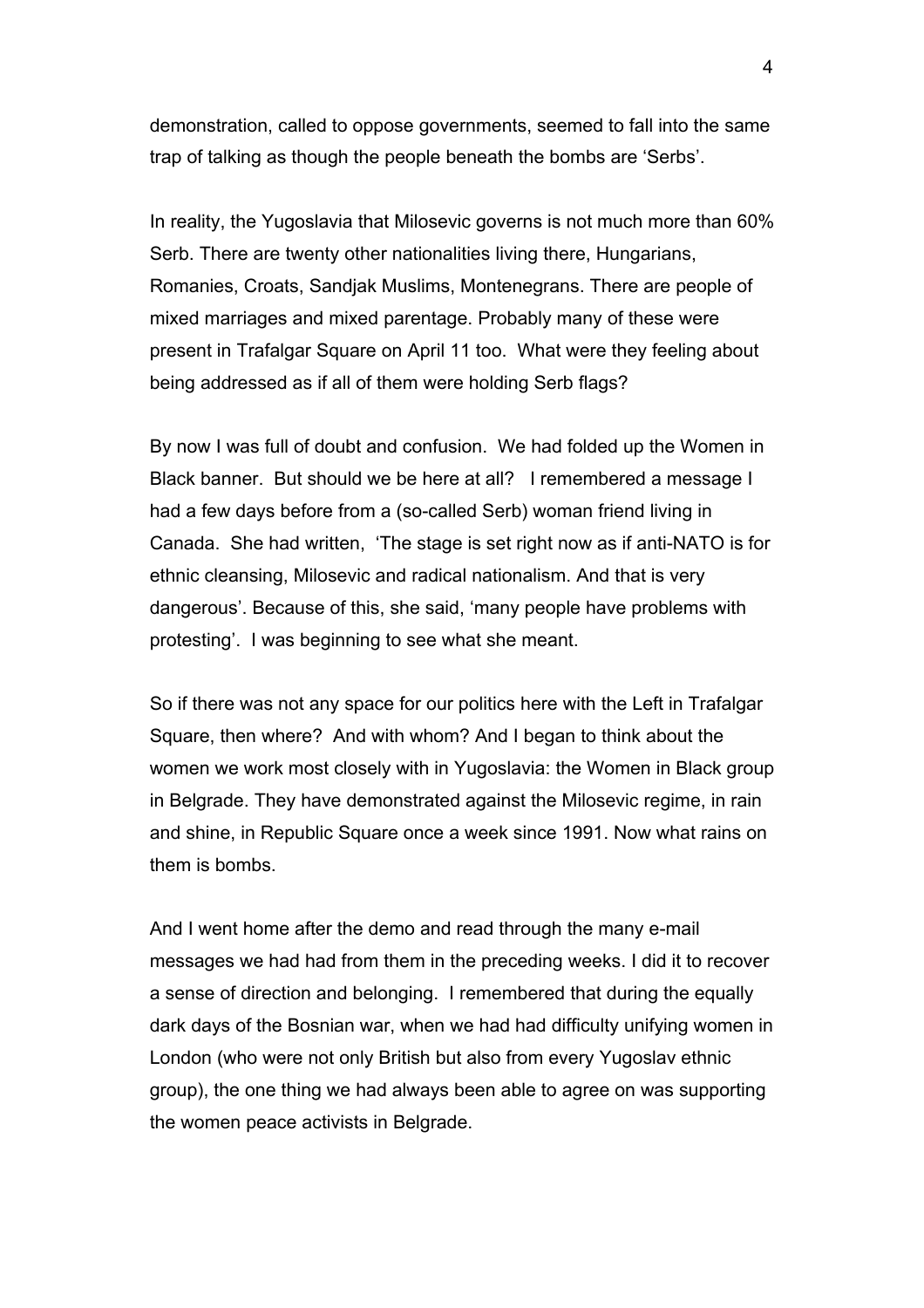And what follows is what I read. I cannot use the women's real names, but I shall give a date for each of their messages.

First, I read how they have persisted, against increasing odds, in keeping in daily contact with our women colleagues in Pristina, Albanian Kosovans, and have tried to keep supporting them. March 28: 'My moral and emotional imperative (no matter how pathetic it sounds) is to spend hours and hours trying to get a phone line to Prishtina.'

They passed on to us news of how ordinary Serbs and Albanians there are still trying to befriend each other. April 1: 'In some buildings, in a few cases, neighbours speak, Serbian and Albanian. They have agreed: "If the police come we will speak up for you", say the Serbs who stay. And "If the KLA comes, we will speak up for you", say the Albanians.'

On March 27 I heard from a (so-called Serb) friend who has now fled the country. She was not thinking of her own situation so much as that of Kosovans. 'What disturbs and terrifies me most is the news that the most prominent Albanian intellectuals are being taken away and nobody knows what is happening to them... Is that how the NATO air strikes are supposed to protect the lives of innocent Albanian (and Serbian) civilians in Kosovo?'

April 9, more news from the women in Belgrade. 'I talked to 'X' two days ago (a women's human rights worker in Prishtina). She is in Skopje with her family, sixteen of them and they have gone through inferno for six days and six nights and now she is a little recovered and called me and told me some part of her story. And I told her that I am so thankful that she called because we were worrying every day. And she said "I knew you and 'Y' will worry. It was my duty to call you to tell you we are all alive and healthy". And I had tears on my face, because those words meant so much among the horrible hatred against Albanians that is going on in the last fifteen days, and much more than before. Thanks for support.'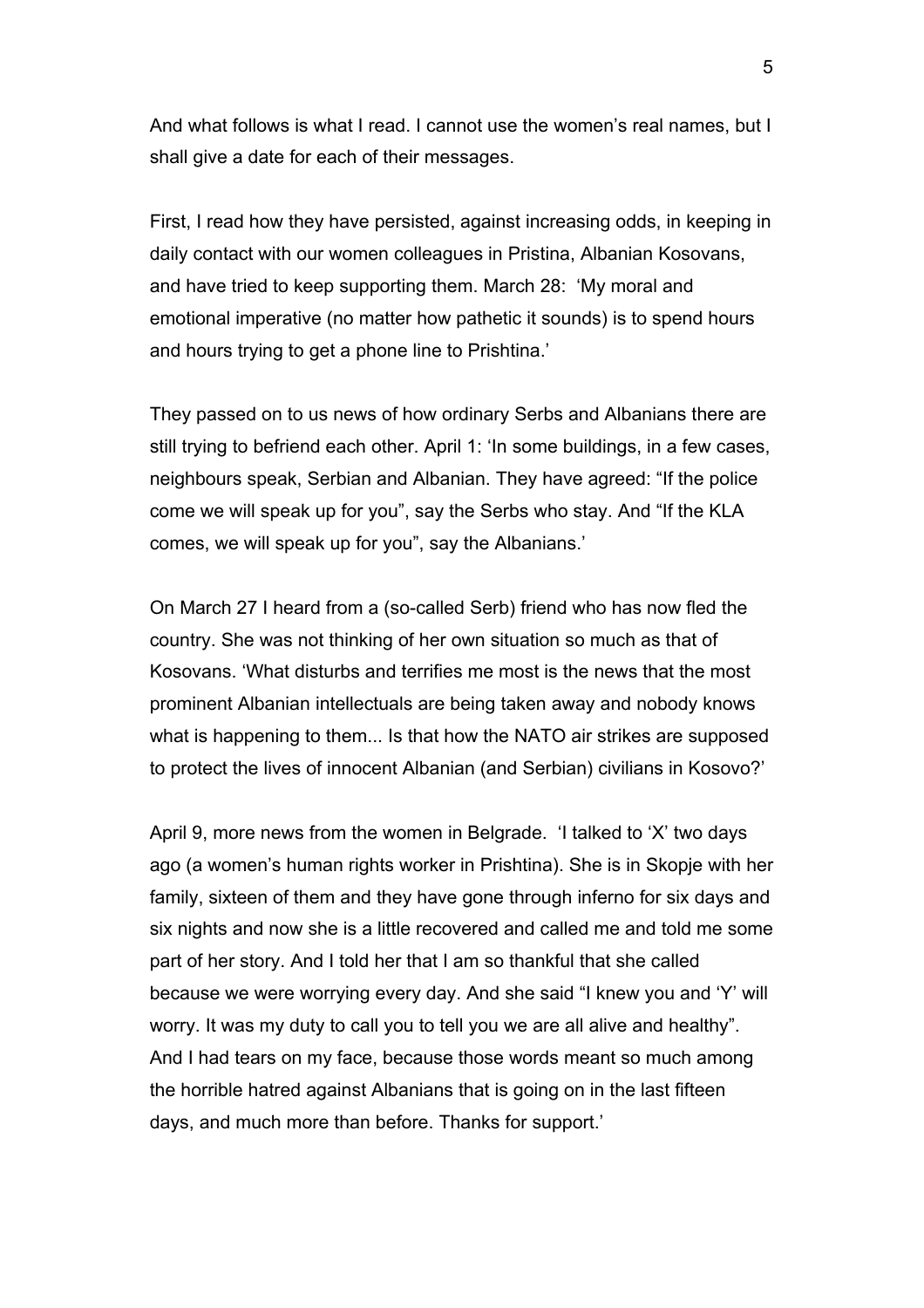The women of Women in Black Belgrade are opposed to the bombing, but they have it in perspective. April 1: 'All those bombs don't bother me so much because I see the problem of it in smaller terms than the Kosovo problem.' They see the bombs as bad not because they are an aggression against Serbs but because they weaken the opposition to Milosevic. April 1: 'The bombings are installing Milosevic as king for life, not just president. Kosovo will, with a large amount of victims, get an international protectorate or state. But Serbia will be in shit for the next thirty years. That's what pisses me off and what I can't deal with. Talking to other activists these days I realized that some of them are frustrated that their whole work, life project, whole peace orientation is falling apart.'

The atmosphere in Belgrade is getting more and more sexist and misogynist. The women write that there are many placards on the streets saying things like 'Fuck you Chelsea' (of Clinton's daughter), and endless references to Monika Lewinsky, calling 'Come back Monica', so that Clinton might 'screw her instead of Serbs'. And so on. The little space there was for active and autonomous women is narrowing down, along with tolerance of any other kind of counter-culture.

March 28: 'This conspiracy of militarism – global and local – dangerously reduces our space, and soon there won't be this space. How to denounce global militarism if we don't denounce the local? How to denounce bombing if we don't denounce the massacres, the repression? With the horror the people of Kosovo are living through with this NATO intervention, they are paying a price even greater than before. NATO in the sky, Milosevic on the ground'. The writer added, 'At the moment our human ghetto functions well, with mutual support. Your support strengthens us, it means a real lot. I embrace you with the deepest friendship and tenderness.'

As the bombing ended its second week, things were clearly getting tougher for women and other peace activists in Belgrade. On April 9: 'Our problem here is that we cannot say a word anymore, all human rights are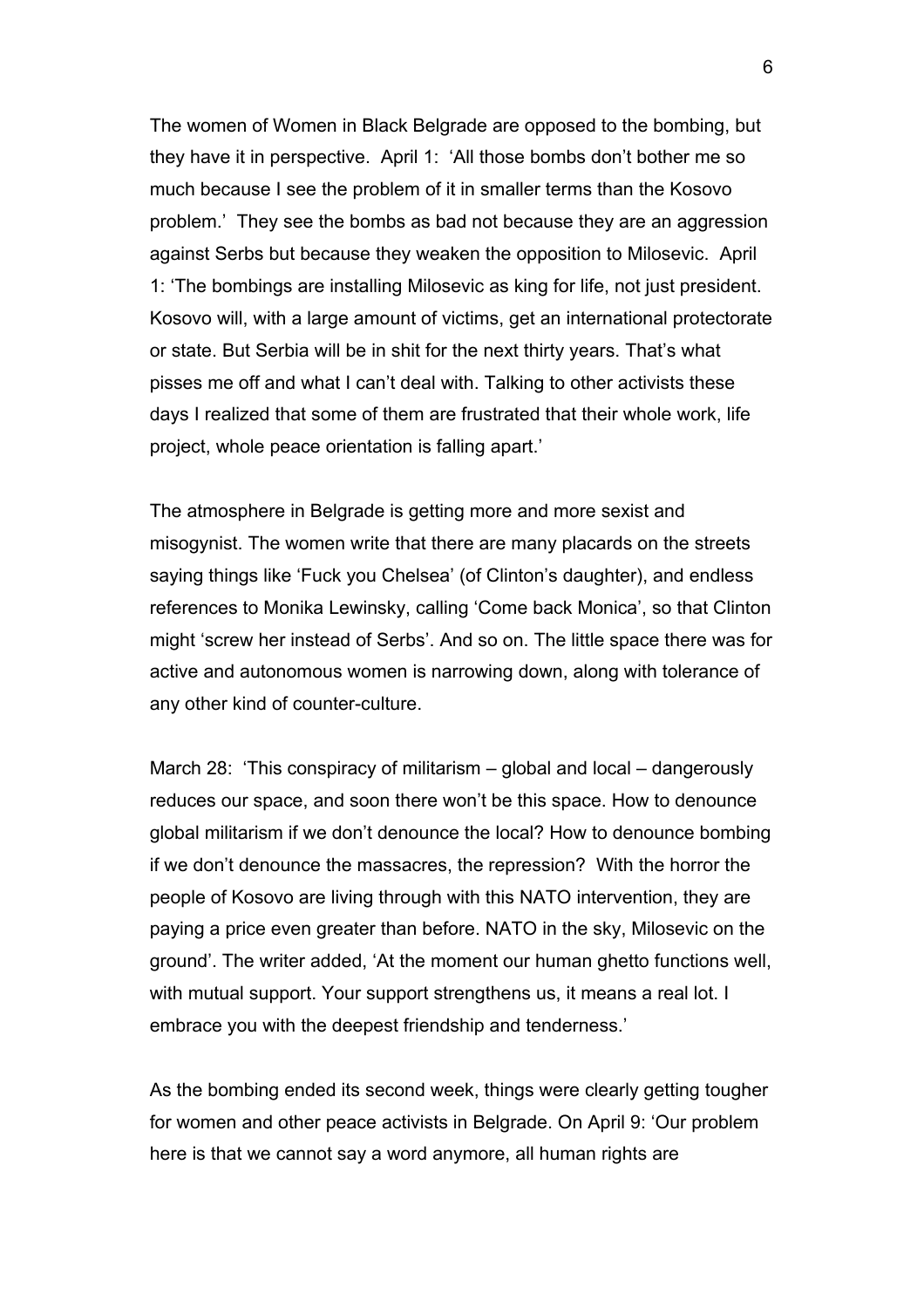suspended. Only anti-NATO appeals can be published. So Women in Black Belgrade have decided not to make any appeal, at least for the time being, because we cannot as well state that we are against Milosevic... So I live with a mask on my face, if I talk to other people. Everything changed here, and fear is everywhere'

But here in London we do not have to wear that mask. We can speak out both against the bombing AND against the Milosevic regime without any kind of risk or fear. On the demo on Sunday April 11 that was not happening. One statement had been allowed to silence the other. And I really think we have to keep both clearly there together. Even if it seems contradictory. There is a saying that 'the first casualty of war is truth'. I am feeling that another casualty in this war, right now, is the willingness to live with ambiguity and contradiction, to say 'not this (not ethnic cleansing), but not that (bombing) either'.

Another casualty is the ability to say 'I don't have an answer'. Preparing for Women in Black vigils in London we are having a lot of difficulty just now knowing what positive demands we can put on our banners and placards. But maybe we have to admit that we can't have very concrete answers at this moment, because the mistakes were begun years ago. There are political principles we can suggest, of course. The trouble is these things do not translate easily into short, snappy slogans. I have felt the temptation to sloganize too. We have sat up all night wondering how on earth to write, all on a couple of pieces of cardboard,

 'work through the United Nations, support genuine international peacekeeping and strenthen independent monitoring'.

But the thing I most feel I want to do is just keep listening to the women who are there, the ones who are taking the risks, and whose political judgment we have by now got eight years of knowing we can trust. And the things they do clearly model for us is: keep talking, keep the channels open, cherish mixity, believe we can live together, refuse military solutions. And